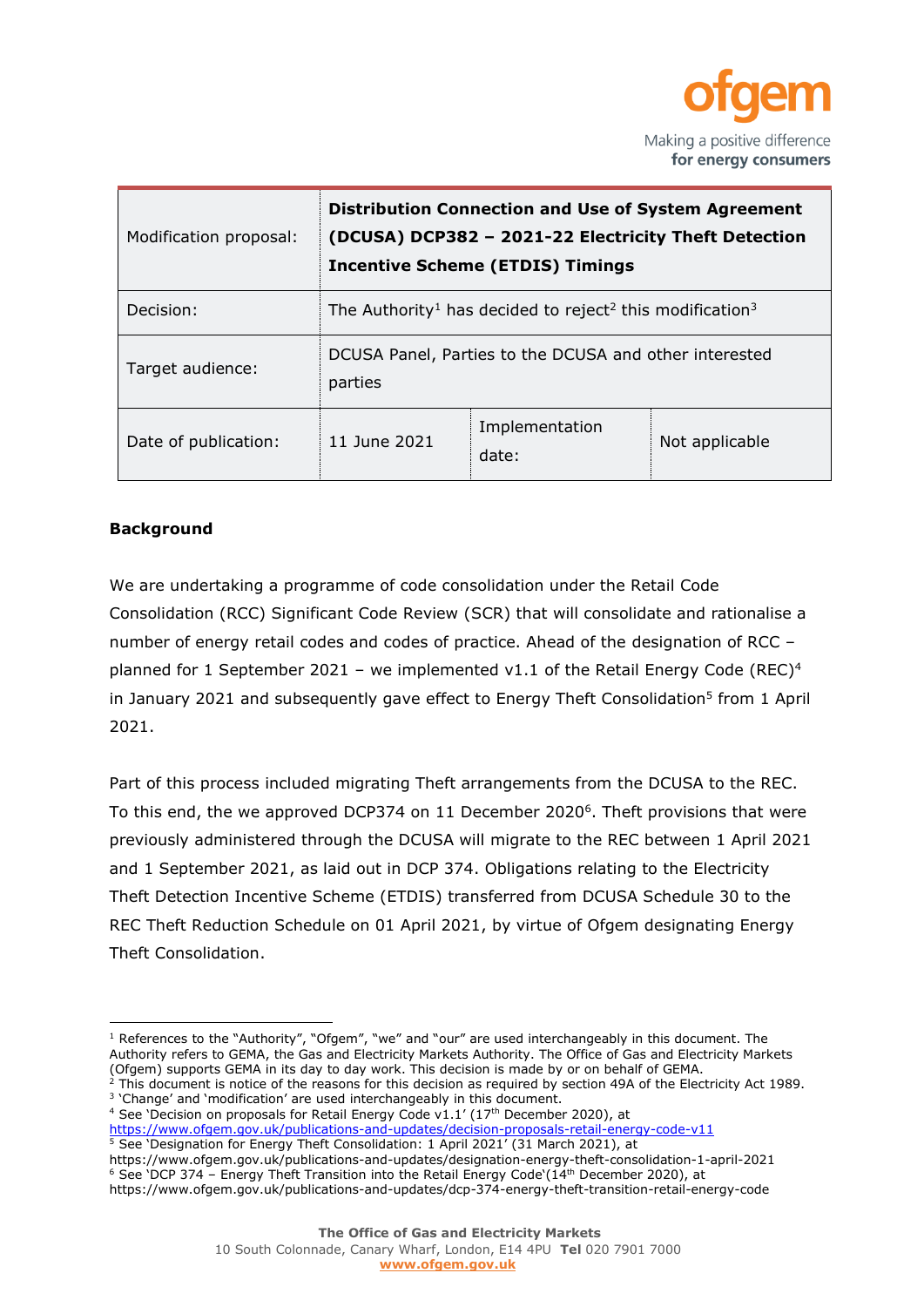However, there is a discrepancy between certain dates relating to ETDIS operation as previously set out in the DCUSA compared with the REC.

### **The modification proposal**

DCP382 was raised by British Gas (the "Proposer") on 21 February 2021. This change proposal was raised due to an inconsistency identified between text in the DCUSA (at the time that the proposal was raised) and that which was implemented in the REC with respect to the start of the 2021/22 Theft Detection Incentive Scheme. The aim of this change proposal is to address a concern that parties may act in good faith by adhering to obligations in the DCUSA to provide details of Confirmed Thefts identified in February and March 2021. These Confirmed Thefts may not be deemed eligible for the ETDIS Scheme Year when the Scheme administered under DCUSA ends and the new Energy Theft regime under the REC is in operation and discharged by the Retail Energy Code (RECCo).

This change proposal would amend Schedule 30 to the DCUSA in order to align DCUSA and the REC drafting*.* <sup>7</sup> This change proposal would also make the necessary related amendments to the Confirmed Theft Targets and the Scheme pot value as well as updating the Appendix which contains the reporting timescales for Scheme Year 3 (SY3) and Scheme Year 4 (SY4).

Bringing these dates into alignment by amending the commencement date of Scheme Year 4 to begin on 1 April 2021, instead of 1 February 2021, intends to ensure that Confirmed Thefts would be reported and recorded in a consistent way, and would not fall between any perceived "gap" during the transition between the two sets of regulatory arrangements as governance of this passes from DCUSA to REC.

The Proposer considers that this modification better facilitates DCUSA General Objective (d)<sup>8</sup>, as it is designed to assist with the orderly transition of the Electricity Theft Detection Incentive Scheme which currently resides under the DCUSA but which will be transferred to the REC as of 01 April 2021.

<sup>&</sup>lt;sup>7</sup> See 'Decision on proposals for Retail Energy Code v1.1' (17<sup>th</sup> December 2020), at

https://www.ofgem.gov.uk/publications-and-updates/decision-proposals-retail-energy-code-v11 <sup>8</sup> DCUSA Objective (d) – the promotion of efficiency in the implementation and administration of the DCUSA arrangements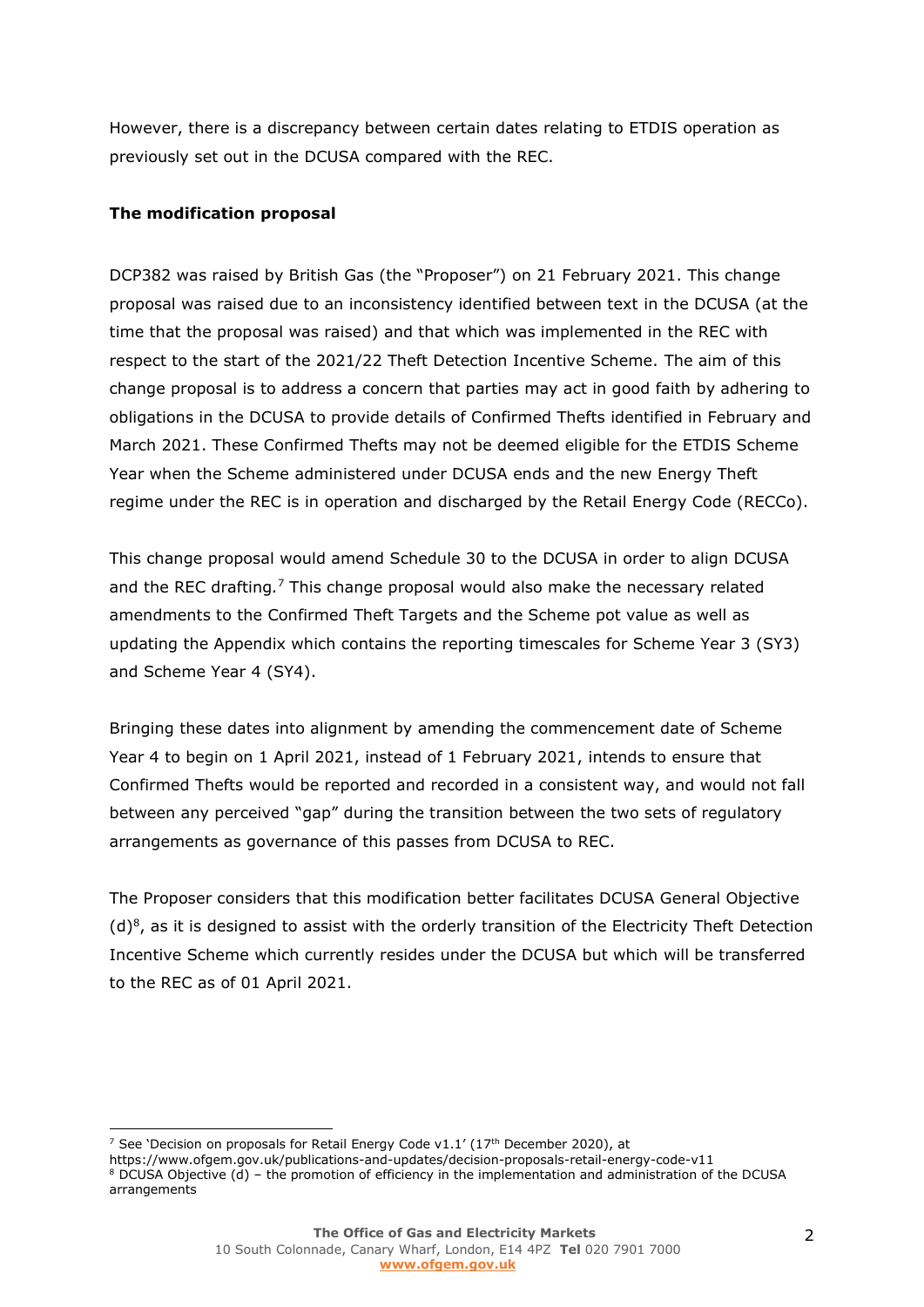This change proposal is related to SPAA SCP 512<sup>9</sup>, which seeks to make the equivalent amendments in the gas arrangements.

## **DCUSA Parties' recommendation**

In each party category where votes were cast (no votes were cast in the DNO, IDNO/OTSO or CVA Registrant party category<sup>10</sup>), there was unanimous support for the proposal and for its proposed implementation date. In accordance with the weighted vote procedure, the recommendation to the Authority is that DCP382 be accepted. The outcome of the weighted vote is set out in the table below:

| <b>DCP382</b>              | WEIGHTED VOTING (%) |        |           |        |                 |        |                   |        |  |
|----------------------------|---------------------|--------|-----------|--------|-----------------|--------|-------------------|--------|--|
|                            | DNO <sup>11</sup>   |        | IDNO/OTSO |        | <b>SUPPLIER</b> |        | CVA <sup>13</sup> |        |  |
|                            |                     |        | 12        |        |                 |        | <b>REGISTRANT</b> |        |  |
|                            | Accept              | Reject | Accept    | Reject | Accept          | Reject | Accept            | Reject |  |
| <b>CHANGE SOLUTION</b>     | n/a                 | n/a    | n/a       | n/a    | 100%            | $0\%$  | n/a               | n/a    |  |
| <b>IMPLEMENTATION DATE</b> | n/a                 | n/a    | n/a       | n/a    | 100%            | $0\%$  | n/a               | n/a    |  |

### **Our decision**

We have considered the issues raised by the proposal and the Change Declaration and Change Report submitted to us for decision on 17 March 2021. We have considered and taken into account the vote of the DCUSA Parties on the proposal which is attached to the Change Declaration. We have concluded that:

• implementation of the modification proposal will not better facilitate the achievement of the Applicable DCUSA objectives.<sup>14</sup>

We are therefore rejecting this modification proposal.

### **Reasons for our decision**

<sup>13</sup> Central Volume Allocation

<sup>&</sup>lt;sup>9</sup> See 'SCP 512 - 2021 - 22 Theft Detection Incentive Scheme Timings' (15<sup>th</sup> February 2021), at https://www.spaa.co.uk/change/theft-detection-incentive-scheme-timings/

<sup>&</sup>lt;sup>10</sup> There are currently no gas supplier parties. <sup>11</sup> Distribution Network Operator

<sup>&</sup>lt;sup>12</sup> Independent Distribution Network Operator/Offshore Transmission System Operator

<sup>&</sup>lt;sup>14</sup> The Applicable DCUSA Objectives are set out in Standard Licence Condition 22.2 of the Electricity Distribution Licence.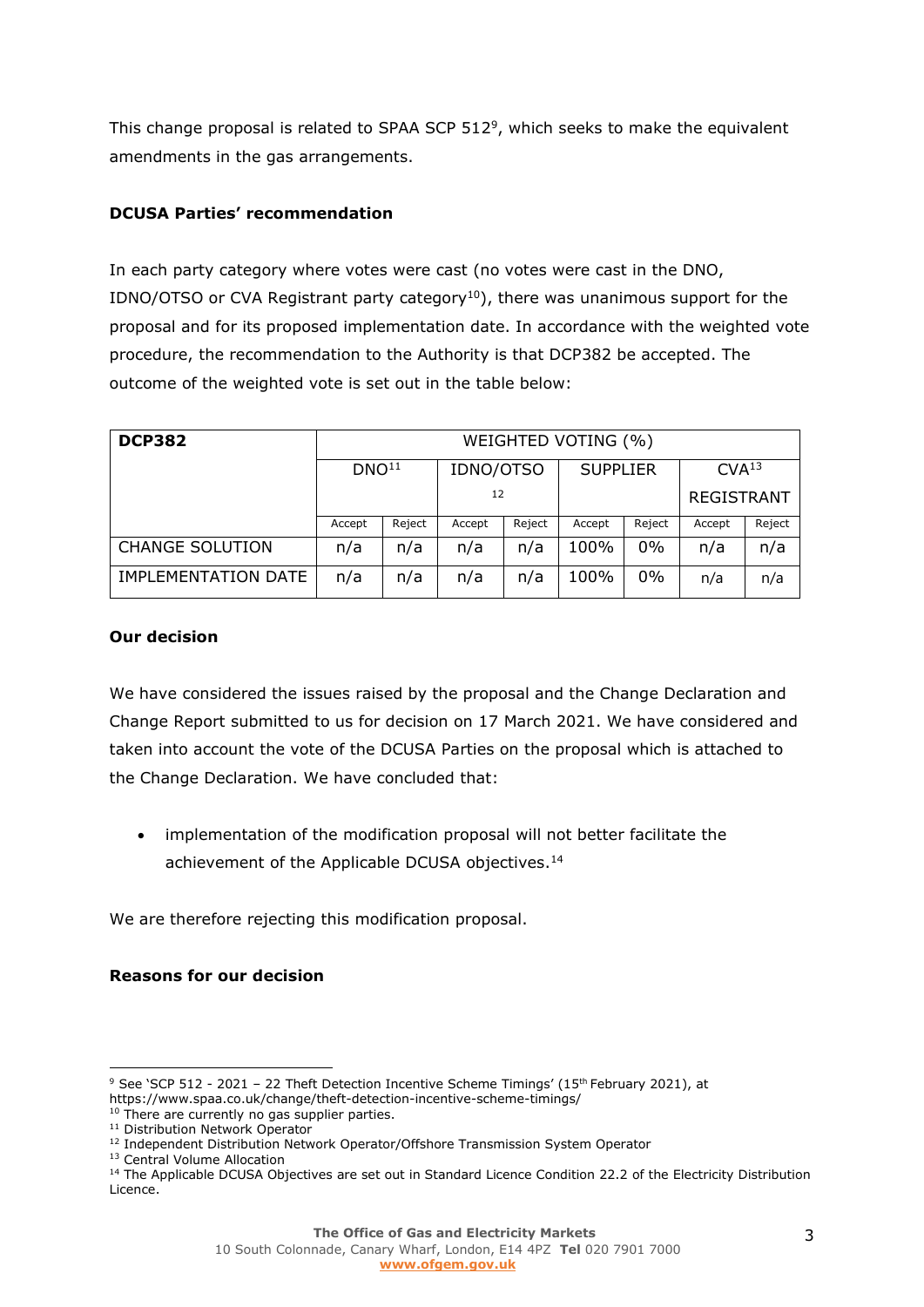We consider that this modification proposal will not better facilitate Applicable DCUSA Objective (d) and has a neutral impact on the other applicable objectives.

## *Applicable DCUSA Objective (c) - the efficient discharge by the licensee of the obligations imposed upon it by its licence*

One respondent felt that DCP382 would better facilitate objective (c) of DCUSA, although did not provide any further information in respect of this. In so far as suppliers' theft obligations are set out in their licences, we can see that improving the clarity of the theft obligations in the code could better facilitate the efficient discharge of those licence obligations. However, as we discuss further below, we consider that this modification has been superseded by the transition of theft arrangements to the REC, and therefore DCP382 would not have the intended effect on the DCUSA baseline and therefore we do not consider that this change proposal would better facilitate this objective.

# *Applicable DCUSA Objective (d) – the promotion of efficiency in the implementation and administration of the DCUSA arrangements*

We do not consider that this change proposal would better facilitate this objective. We note that all respondents felt that DCP382 would promote efficiency in the implementation and administration of the DCUSA arrangements. However, DCP374 is already in effect; this inserted a new Clause 32B (Energy Theft Consolidation) into DCUSA which provided for, among other things, the deletion of various theft-related schedules to DCUSA, including Schedule 30, with effect from immediately prior to Energy Theft Consolidation. As noted above, we designated Energy Theft Consolidation as taking effect from 1 April 2021. For this reason this change proposal has been superseded.

One respondent observed that, unless changed, it is uncertain whether Confirmed Thefts would be deemed eligible for the ETDIS Scheme Year when the Scheme ends and is discharged by RECCo. They also note that implementing this change would improve clarity and ensure a consistent approach is taken towards recording and reporting Confirmed Theft, including ensuring the necessary amendments are made to the Confirmed Theft Targets and the Scheme pot value, as well as updating the Appendix which contains the reporting timescales for Scheme Year 3 (SY3) and Scheme Year 4 (SY4), something that would facilitate transition of ETDIS from the DCUSA to the REC.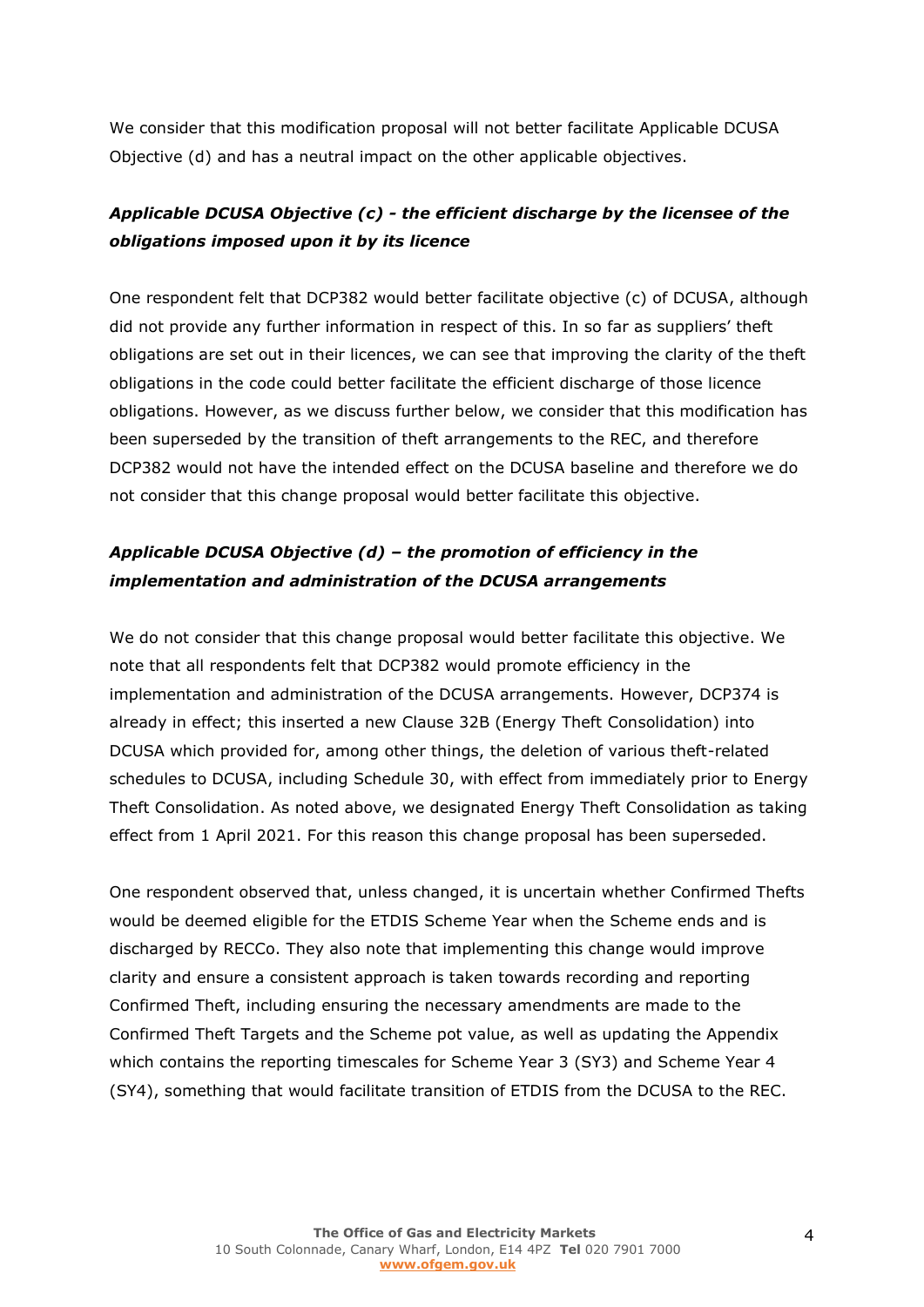As noted above, we designated Energy Theft Consolidation as taking effect from 1 April 2021<sup>15</sup> , meaning that these arrangements have transferred to the REC.

Consequently, as a result of DCP374 and our designation of Energy Theft Consolidation, the provisions of DCUSA that DCP382 proposes to amend have now been deleted and superseded by the REC, and obligations relating to theft detection and reporting requirements have since 1 April 2021 been governed under the terms of the REC.

## ETDIS Timings

While the Authority recognises that there was a discrepancy in the drafting relating to the Scheme reporting years between the DCUSA and the REC requirements, the REC requirements have now superseded those previously laid out by DCUSA.

Consequently, the text that DCP382 proposes to amend is no longer in effect and all governance and reporting procedures are now governed under the REC, not under DCUSA. Amending the text of DCUSA as proposed by DCP382 will therefore have no effect upon theft reporting years or procedures as the relevant schedules to DCUSA no longer exist. We therefore cannot see how this modification would better facilitate relevant objective (d) of the DCUSA.

### **Other issues**

We note that the legal drafting submitted alongside this change proposal was red-lined against incorrect baseline text. Specifically, paragraph 1.3 (a) of the attached legal text incorrectly states that SY3 would run from 1 June 2020 to 31 March 2021, when the version of DCUSA live at the time of the final modification report (v13.0) states that SY3 runs from 1 June 2020 until 31 January 2021. As the scheme year dates were a key issue for this change proposal, it was not immediately clear whether this deviation from the DCUSA baseline should have been red-lined and the change proposal sought to amend the SY3 dates, as well as the text relating to SY4, or if the red-lining shown was the complete set of proposed changes.

### **Decision notice**

<sup>15</sup> ofgem.gov.uk/publications-and-updates/designation-energy-theft-consolidation-1-april-2021